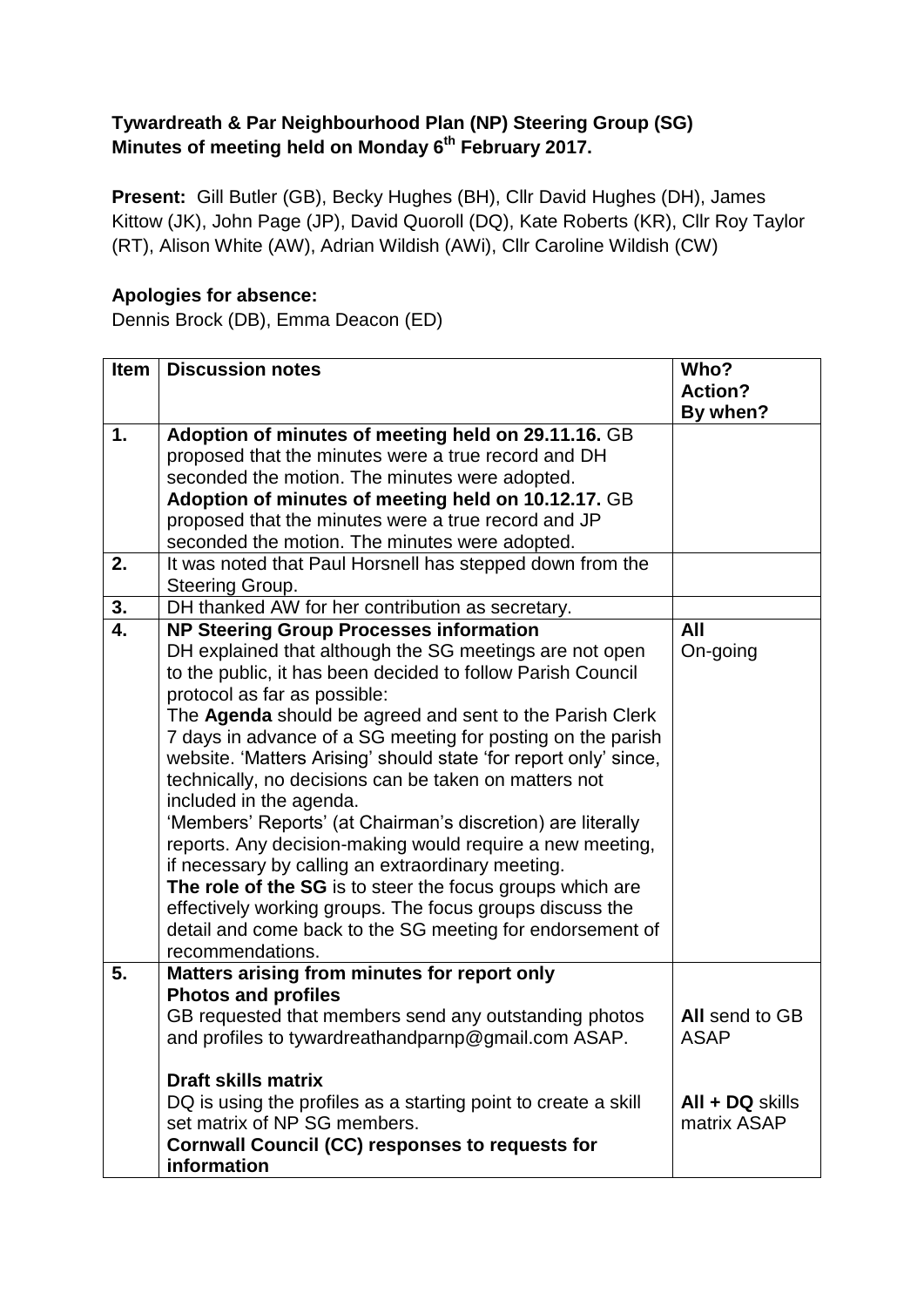| the Item 3b paper circulated before the meeting.<br>Housing Need Full details are in the Item 3 paper which<br>was circulated before the meeting but the total number of<br>properties required for local connection in band A, B, C, D and<br>E is 70.<br><b>Maps</b><br>Colleen O'Sullivan from CC has confirmed the NP can use<br>the maps on the CC interactive site "as long as the maps<br>are used solely for the purposes of assisting with the<br>Neighbourhood Plan". DH circulated a sample map from<br><b>BH</b> to amend<br>another NP as an example of one which could go into the<br>leaflet map<br>final NP.<br><b>ASAP</b><br><b>PowerPoint Presentation</b><br><b>BH</b><br><b>BH</b> is preparing a PowerPoint presentation for community<br>engagement activities. DQ offered to be involved in talking<br>on-going<br>with groups and will assist with the presentation.<br>List of Responsibilities to be sent to Sally Vincent, Parish<br><b>BH/AW ASAP</b><br>Clerk.<br><b>DH ASAP</b><br>Analysis of Parish Data 2005 to be circulated.<br><b>Treasurer's Report</b><br>6.<br>GB reported that the Parish Council has put aside £5000.00<br><b>GB</b> to follow up<br>for NP. Michael Phillips is the Treasurer. All items to be<br><b>ASAP</b><br>purchased must be agreed in advance by Sally Vincent as<br>Parish Clerk, including for small items such as paper, ink<br>etc. DH mentioned that there is also some residual money<br>for the NP in the Parish Council Community Chest a/c and<br>for which Sally Vincent holds details. GB reported that there<br>is funding available from the Cornwall Rural Community<br>Charity (CRCC).<br><b>Funding applications</b><br><b>DQ</b><br>7.<br>DH asked DQ to take the lead on Funding applications and<br>On-going<br>explore the minutiae involved. DH also suggested setting up<br>a working party to look at this specifically. DQ said that in<br>the e-bulletin circulated to members before the meeting<br>there is mention of £10000 being available. DQ offered to<br>follow up this up and find out the specific details required for<br>the application.<br><b>Privacy Policy</b><br>8.<br>DH proposed that the Privacy Policy drawn up by GB should<br>be adopted and DQ seconded this. The policy was adopted:<br>all members of the SG agreed to abide by it and 4 officers<br><b>AW</b><br>signed it. AW will check where it needs to be kept.<br><b>ASAP</b> |                                                                   |  |
|------------------------------------------------------------------------------------------------------------------------------------------------------------------------------------------------------------------------------------------------------------------------------------------------------------------------------------------------------------------------------------------------------------------------------------------------------------------------------------------------------------------------------------------------------------------------------------------------------------------------------------------------------------------------------------------------------------------------------------------------------------------------------------------------------------------------------------------------------------------------------------------------------------------------------------------------------------------------------------------------------------------------------------------------------------------------------------------------------------------------------------------------------------------------------------------------------------------------------------------------------------------------------------------------------------------------------------------------------------------------------------------------------------------------------------------------------------------------------------------------------------------------------------------------------------------------------------------------------------------------------------------------------------------------------------------------------------------------------------------------------------------------------------------------------------------------------------------------------------------------------------------------------------------------------------------------------------------------------------------------------------------------------------------------------------------------------------------------------------------------------------------------------------------------------------------------------------------------------------------------------------------------------------------------------------------------------------------------------------------------------------------------------------------------------------------------------------|-------------------------------------------------------------------|--|
|                                                                                                                                                                                                                                                                                                                                                                                                                                                                                                                                                                                                                                                                                                                                                                                                                                                                                                                                                                                                                                                                                                                                                                                                                                                                                                                                                                                                                                                                                                                                                                                                                                                                                                                                                                                                                                                                                                                                                                                                                                                                                                                                                                                                                                                                                                                                                                                                                                                            | <b>Flooding</b> guidance is available $-$ AW put the hyperlink in |  |
|                                                                                                                                                                                                                                                                                                                                                                                                                                                                                                                                                                                                                                                                                                                                                                                                                                                                                                                                                                                                                                                                                                                                                                                                                                                                                                                                                                                                                                                                                                                                                                                                                                                                                                                                                                                                                                                                                                                                                                                                                                                                                                                                                                                                                                                                                                                                                                                                                                                            |                                                                   |  |
|                                                                                                                                                                                                                                                                                                                                                                                                                                                                                                                                                                                                                                                                                                                                                                                                                                                                                                                                                                                                                                                                                                                                                                                                                                                                                                                                                                                                                                                                                                                                                                                                                                                                                                                                                                                                                                                                                                                                                                                                                                                                                                                                                                                                                                                                                                                                                                                                                                                            |                                                                   |  |
|                                                                                                                                                                                                                                                                                                                                                                                                                                                                                                                                                                                                                                                                                                                                                                                                                                                                                                                                                                                                                                                                                                                                                                                                                                                                                                                                                                                                                                                                                                                                                                                                                                                                                                                                                                                                                                                                                                                                                                                                                                                                                                                                                                                                                                                                                                                                                                                                                                                            |                                                                   |  |
|                                                                                                                                                                                                                                                                                                                                                                                                                                                                                                                                                                                                                                                                                                                                                                                                                                                                                                                                                                                                                                                                                                                                                                                                                                                                                                                                                                                                                                                                                                                                                                                                                                                                                                                                                                                                                                                                                                                                                                                                                                                                                                                                                                                                                                                                                                                                                                                                                                                            |                                                                   |  |
|                                                                                                                                                                                                                                                                                                                                                                                                                                                                                                                                                                                                                                                                                                                                                                                                                                                                                                                                                                                                                                                                                                                                                                                                                                                                                                                                                                                                                                                                                                                                                                                                                                                                                                                                                                                                                                                                                                                                                                                                                                                                                                                                                                                                                                                                                                                                                                                                                                                            |                                                                   |  |
|                                                                                                                                                                                                                                                                                                                                                                                                                                                                                                                                                                                                                                                                                                                                                                                                                                                                                                                                                                                                                                                                                                                                                                                                                                                                                                                                                                                                                                                                                                                                                                                                                                                                                                                                                                                                                                                                                                                                                                                                                                                                                                                                                                                                                                                                                                                                                                                                                                                            |                                                                   |  |
|                                                                                                                                                                                                                                                                                                                                                                                                                                                                                                                                                                                                                                                                                                                                                                                                                                                                                                                                                                                                                                                                                                                                                                                                                                                                                                                                                                                                                                                                                                                                                                                                                                                                                                                                                                                                                                                                                                                                                                                                                                                                                                                                                                                                                                                                                                                                                                                                                                                            |                                                                   |  |
|                                                                                                                                                                                                                                                                                                                                                                                                                                                                                                                                                                                                                                                                                                                                                                                                                                                                                                                                                                                                                                                                                                                                                                                                                                                                                                                                                                                                                                                                                                                                                                                                                                                                                                                                                                                                                                                                                                                                                                                                                                                                                                                                                                                                                                                                                                                                                                                                                                                            |                                                                   |  |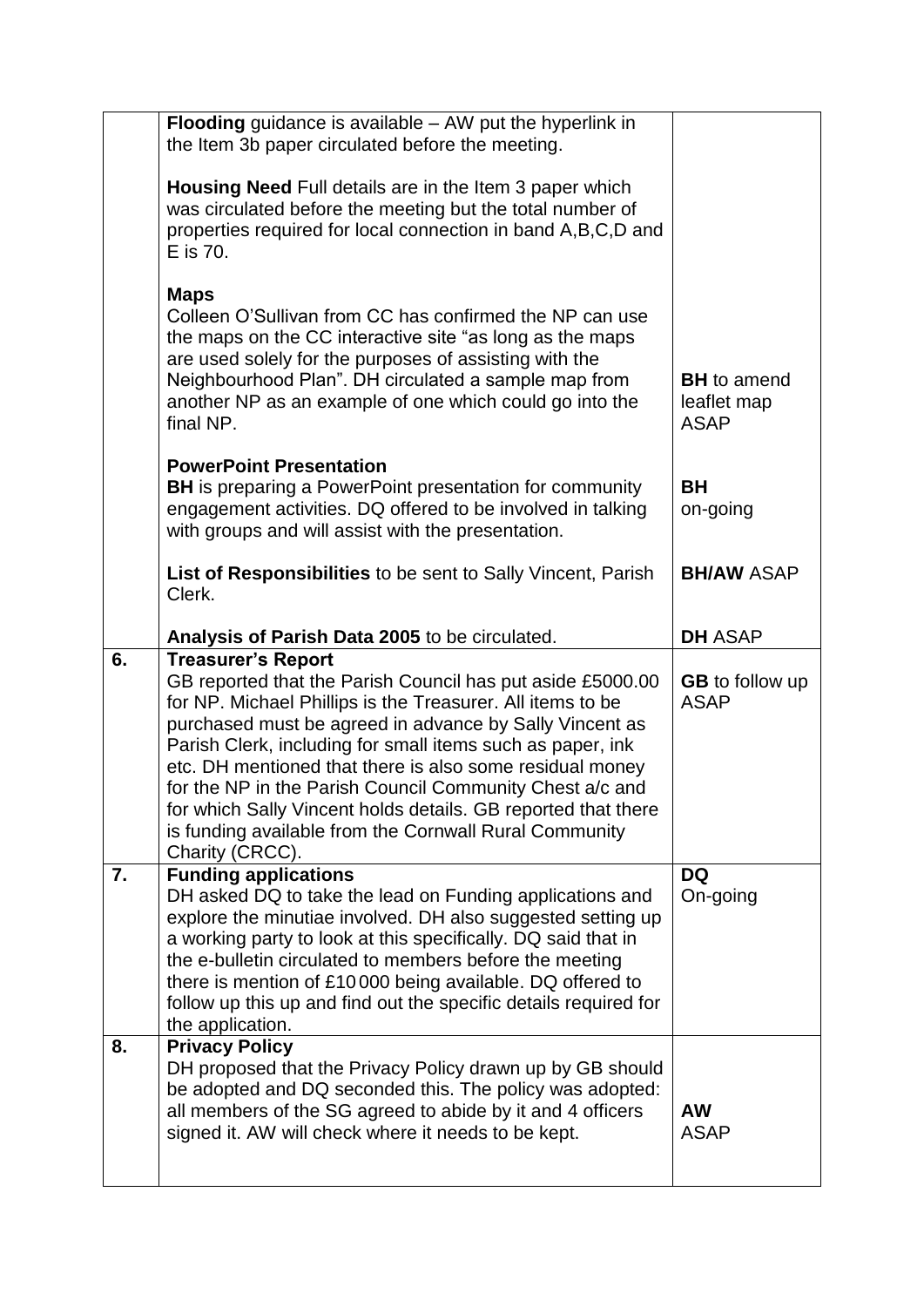| 9.  | <b>Adoption of Terms of Reference</b>                                                                                                                                                                                                                                                                                                                                                                                                                                                                                                                                                                                                                                                                                                                                                                                                                                                                                                                                                                                                                    |                                                                                                            |
|-----|----------------------------------------------------------------------------------------------------------------------------------------------------------------------------------------------------------------------------------------------------------------------------------------------------------------------------------------------------------------------------------------------------------------------------------------------------------------------------------------------------------------------------------------------------------------------------------------------------------------------------------------------------------------------------------------------------------------------------------------------------------------------------------------------------------------------------------------------------------------------------------------------------------------------------------------------------------------------------------------------------------------------------------------------------------|------------------------------------------------------------------------------------------------------------|
|     | KR proposed that the terms of reference should be adopted                                                                                                                                                                                                                                                                                                                                                                                                                                                                                                                                                                                                                                                                                                                                                                                                                                                                                                                                                                                                |                                                                                                            |
|     | and JP seconded the motion. All members present agreed.                                                                                                                                                                                                                                                                                                                                                                                                                                                                                                                                                                                                                                                                                                                                                                                                                                                                                                                                                                                                  |                                                                                                            |
| 10. | <b>Survey</b><br>KR presented the draft survey and explained that she had<br>researched and reviewed a lot of full questionnaires in order<br>to identify key questions in an initial survey. A full discussion<br>of the purpose and content of the survey ensued. Key points<br>included the need to identify what makes this area/parish<br>special as this is main reason for developing a NP e.g. the<br>beach might be one feature; the importance of covering<br>economic, social and environmental aspects e.g. improving<br>public safety might be an issue for some. DH emphasised<br>the fact that every point/question needs to relate to<br>planning. KR amended the survey questions in the light of<br>the discussion and said that she would circulate by email all<br>members before the next meeting. The content of the<br>survey was approved subject to the amendments being<br>made.<br>All present recognised the importance of demonstrating that                                                                                | <b>KR</b> to circulate<br>amended<br>survey before<br>next meeting.                                        |
|     | the SG has taken into account the opinions of a wide range<br>of people in the community, including business people and<br>young people. One suggestion was to be present at Par<br>Carnival. An incentive of a £25.00 prize draw for those who<br>return the survey was another idea; and all agreed that this<br>should be approved. KR, DQ, JK suggested that a separate<br>survey might be required for businesses, and various points<br>were mentioned e.g. business rates, whether employers are<br>able to attract employees with the right skills etc.                                                                                                                                                                                                                                                                                                                                                                                                                                                                                          |                                                                                                            |
|     | JK raised the issue of how best to present the survey to<br>young people. A wide range of ideas were put forward for<br>gathering the perceptions of young people and children. CW<br>and GB described how in different forum/s the organisers<br>displayed pictures drawn/painted by children and offered tea<br>and cake which proved popular. RT mentioned that<br>Fourways Youth Centre is hoping to do some work at Par<br>running track which might offer an opportunity for<br>engagement and mentioned a Par Bay research project<br>which he offered to circulate. BH is the chair of the Parent<br>School Association (PSA) at Tywardreath School, the only<br>primary school in the area. BH will bring the survey up at the<br>next PSA meeting and suggested the Friday tuck shop<br>might be an opportunity to gather children's views. It was<br>agreed to form a Community Engagement (CE) group to<br>move forward with ideas. BH offered to be the CE<br>coordinator; and JP, GB and CW said they were willing to<br>be group members. | <b>RT</b> to circulate<br><b>ASAP</b><br><b>BH</b> to consult<br>with CE group<br>on ways<br>forward. ASAP |